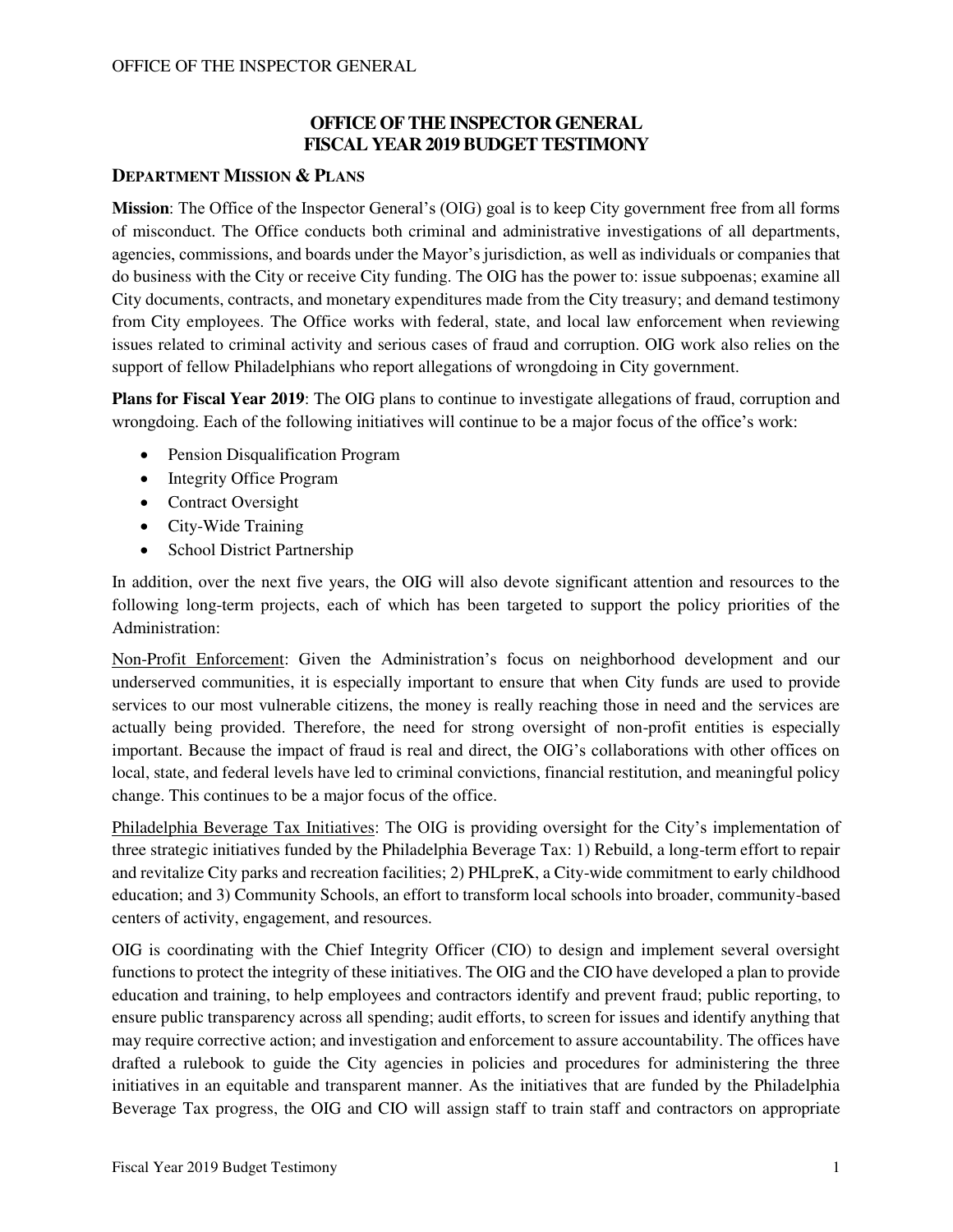financial controls, advise on program policies, investigate any questions of misuse of funds, and monitor reporting activities to ensure the programs are operating efficiently, openly, and in the best interests of the Administration's policy.

Joan Markman Award for Integrity: At times, there are individuals outside of the Inspector General's Office who provide meaningful assistance in a significant OIG investigation. The OIG strives to recognize these individuals who go above and beyond the call of duty and consequently, created the Joan Markman Award for Integrity. The award began in 2015 and will continue on an annual basis over the next several years.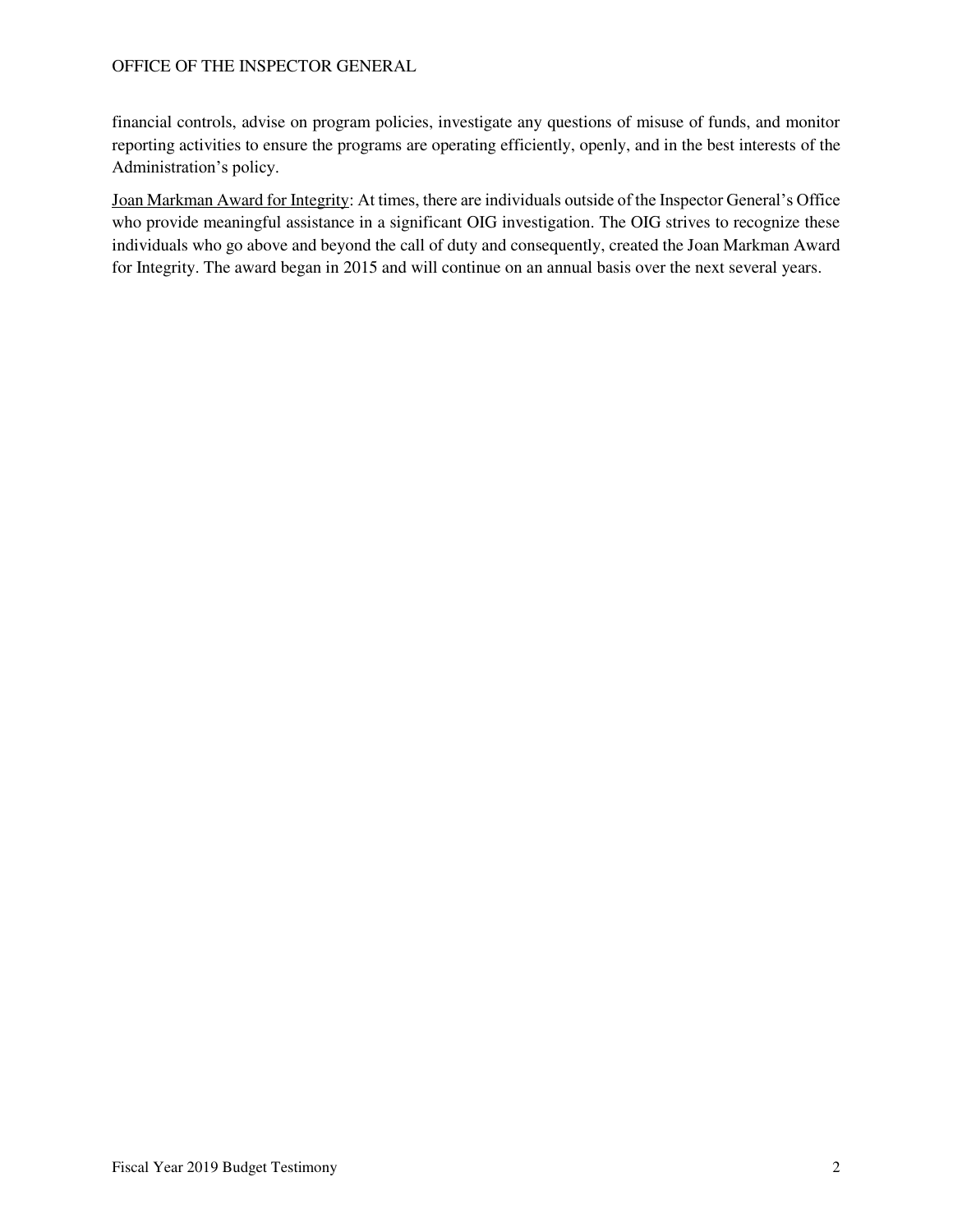# **BUDGET SUMMARY & OTHER BUDGET DRIVERS**

| <b>Staff Demographics Summary (as of December 2017)</b> |           |          |           |                |  |  |  |  |  |
|---------------------------------------------------------|-----------|----------|-----------|----------------|--|--|--|--|--|
|                                                         | Total     | Minority | White     | Female         |  |  |  |  |  |
| Number of Full-Time Staff                               | 18        | 6        | 12        | 10             |  |  |  |  |  |
| Number of Exempt Staff                                  | 18        | 6        | 12        | 10             |  |  |  |  |  |
| Number of Executive Staff (deputy level and<br>above)   | 3         | $\Omega$ | 3         | $\overline{c}$ |  |  |  |  |  |
| Average Salary, Full-Time Staff                         | \$61,733  | \$59,667 | \$63,111  | \$64,750       |  |  |  |  |  |
| Average Salary, Exempt Staff                            | \$61,733  | \$59,667 | \$63,111  | \$64,750       |  |  |  |  |  |
| Average Salary, Executive Staff                         | \$132,665 | \$0      | \$132,665 | \$145,870      |  |  |  |  |  |
| Median Salary, Full-Time Staff                          | \$65,000  | \$60,000 | \$65,000  | \$67,500       |  |  |  |  |  |
| Median Salary, Exempt Staff                             | \$65,000  | \$60,000 | \$65,000  | \$67,500       |  |  |  |  |  |
| Median Salary, Executive Staff                          | \$132,609 | \$0      | \$132,609 | \$145,870      |  |  |  |  |  |

| <b>Employment Levels (as of December 2017)</b>            |                 |          |  |  |  |  |  |
|-----------------------------------------------------------|-----------------|----------|--|--|--|--|--|
|                                                           | <b>Budgeted</b> | Filled   |  |  |  |  |  |
| Number of Full-Time Positions                             | 19              | 18       |  |  |  |  |  |
| Number of Exempt Positions                                | 19              | 18       |  |  |  |  |  |
| Number of Executive Positions (deputy level and<br>above) | 3               | 3        |  |  |  |  |  |
| Average Salary of All Full-Time Positions                 | \$71,714        | \$61,733 |  |  |  |  |  |
| Median Salary of All Full-Time Positions                  | \$65.000        | \$65,000 |  |  |  |  |  |

| <b>General Fund Financial Summary by Class</b>    |                |                    |                |                    |                |                  |  |  |  |  |
|---------------------------------------------------|----------------|--------------------|----------------|--------------------|----------------|------------------|--|--|--|--|
|                                                   | FY17 Original  | FY17 Actual        | FY18 Original  | FY18 Estimated     | FY19 Proposed  | Difference:      |  |  |  |  |
|                                                   | Appropriations | <b>Obligations</b> | Appropriations | <b>Obligations</b> | Appropriations | <b>FY19-FY18</b> |  |  |  |  |
| Class 100 - Employee Compensation                 | \$1,390,611    | \$1,355,599        | \$1,444,811    | \$1,533,111        | \$1,533,111    | \$0              |  |  |  |  |
| Class 200 - Purchase of Services                  | \$272,975      | \$122,322          | \$197,975      | \$97,975           | \$97,975       | \$0              |  |  |  |  |
| Class $300/400$ - Materials, Supplies & Equipment | \$5.225        | \$5.181            | \$5,225        | \$5,225            | \$5,225        | \$0              |  |  |  |  |
|                                                   | \$1,668,811    | \$1,483,102        | \$1,648,011    | \$1,636,311        | \$1,636,311    | \$0              |  |  |  |  |

| <b>Contracts Summary (Professional Services only)</b> |             |             |             |             |             |                       |  |  |  |
|-------------------------------------------------------|-------------|-------------|-------------|-------------|-------------|-----------------------|--|--|--|
|                                                       | <b>FY13</b> | <b>FY14</b> | <b>FY15</b> | <b>FY16</b> | <b>FY17</b> | FY18 YTD              |  |  |  |
| Total amount of contracts                             | \$150,000   | \$28,000    | \$14,814    | \$90,330    | \$6,774     | (01 & 02)<br>\$61,744 |  |  |  |
| Total amount to M/W/DSBE                              | \$0         | \$1,500     | \$10,000    | \$10,000    | \$0         | \$0                   |  |  |  |
| <b>Participation Rate</b>                             | $0\%$       | $5\%$       | 68%         | $11\%$      | $0\%$       | $0\%$                 |  |  |  |

| <b>Total M/W/DSBE Contract Participation Goal (Public Works; Services,</b><br>Supplies $\&$ Equipment; and Professional Services combined) |             |             |             |  |  |  |  |
|--------------------------------------------------------------------------------------------------------------------------------------------|-------------|-------------|-------------|--|--|--|--|
|                                                                                                                                            | <b>FY17</b> | <b>FY18</b> | <b>FY19</b> |  |  |  |  |
| M/W/DSBE Contract<br><b>Participation Goal</b>                                                                                             | 30%         | 30%         | $0\%$       |  |  |  |  |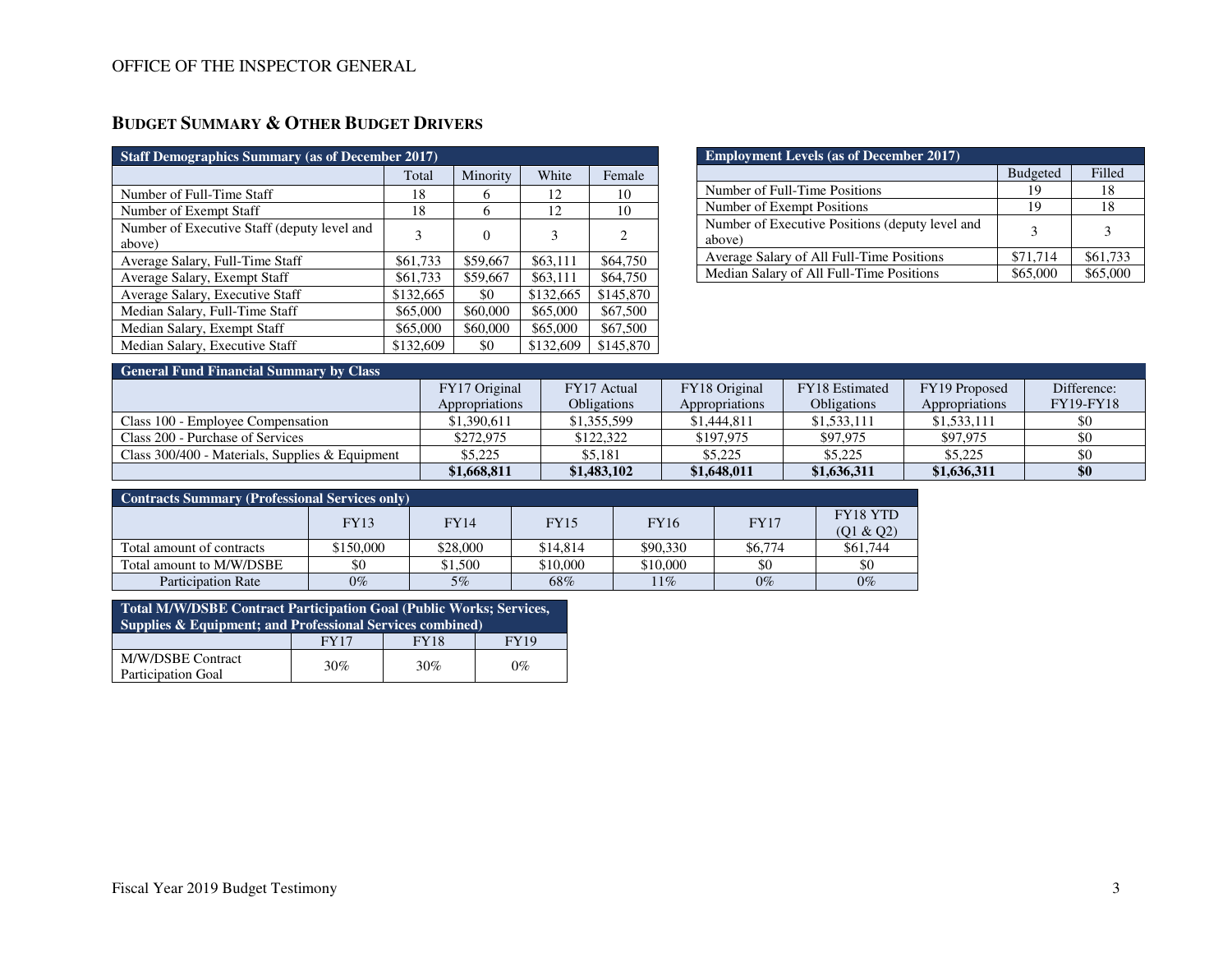## **PROPOSED BUDGET OVERVIEW**

### **Proposed Funding Request**:

The proposed Fiscal Year 2019 General Fund budget totals \$1,636,311, level with Fiscal Year 2018 estimated obligation levels.

The proposed budget includes:

- \$1,533,111 in Class 100. This funding will allow the Inspector General to run daily operations.
- \$97,975 in Class 200. This funding is for the purchase of services.
- \$5,225 in Class 300/400. This funding is for the purchase of materials, supplies and equipment.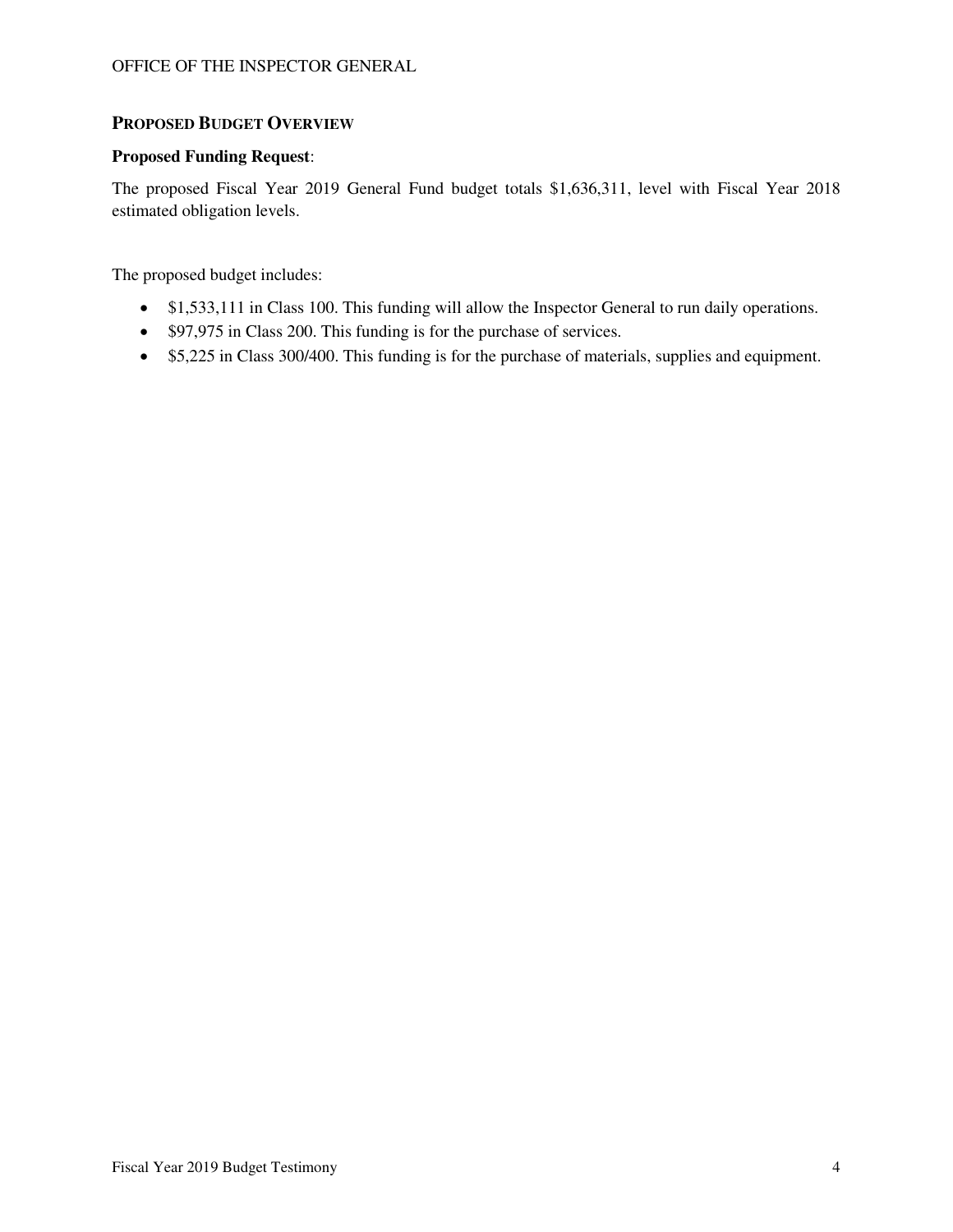## **STAFFING LEVELS**

The department is requesting 21 budgeted positions for FY19, an increase of 2 positions from FY18.

During 2018, an internal transfer moved funds from 200 to 100. The position count increased from 19 to 21.

## **NEW HIRES**

The OIG had no new hires during the first two quarters of FY18. Since December, the OIG had four new hires. Out of the four new hires, 3 are males, and 1 is a female. Two new hires identify as Asian, and two identify as White. One new hire who identifies as an Asian male, speaks English, Hindi and Urdu.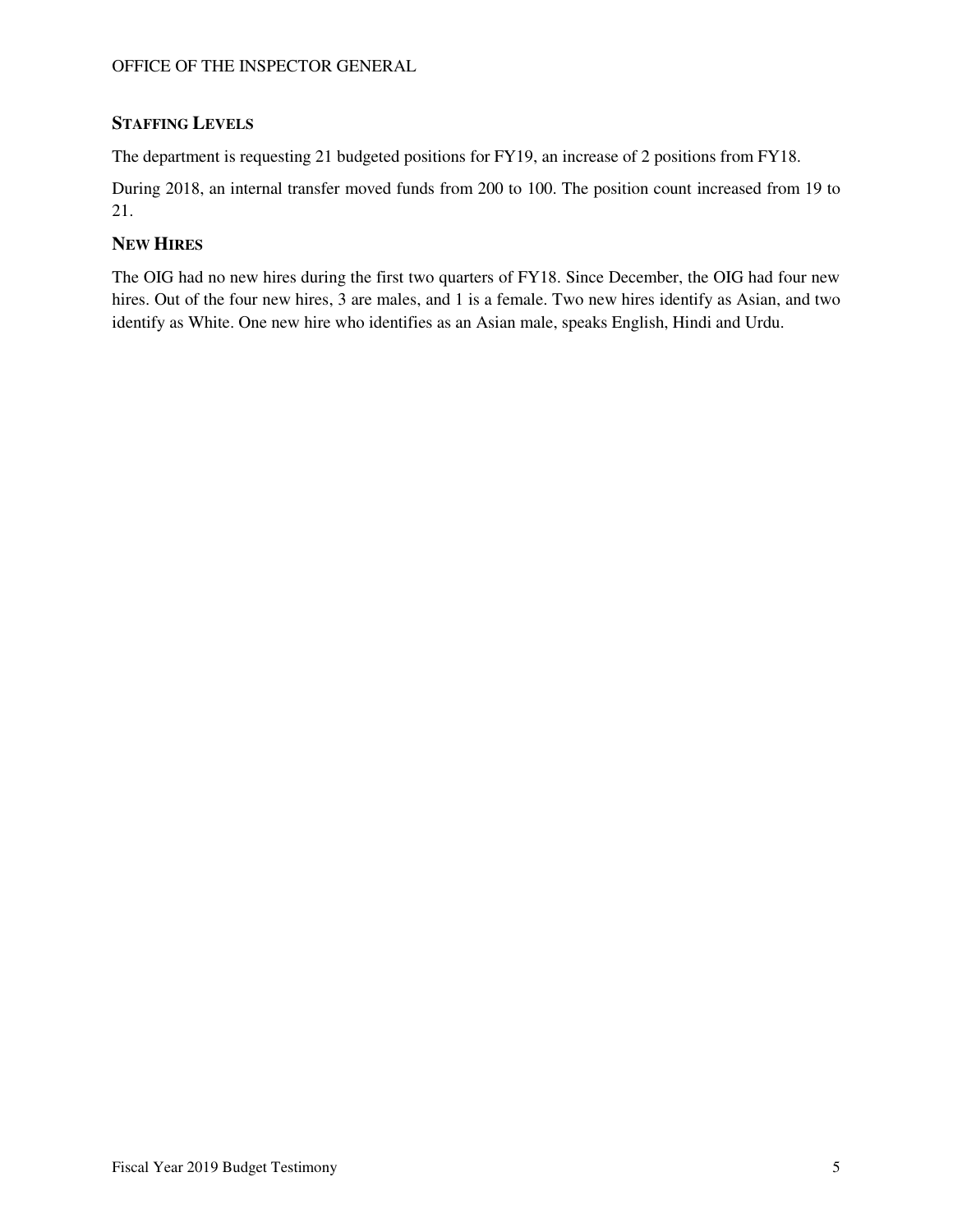## **PERFORMANCE, CHALLENGES, AND INITIATIVES**

| <b>FY19 Performance Measures</b> <sup>1</sup>                   |             |             |                     |             |  |  |  |  |  |
|-----------------------------------------------------------------|-------------|-------------|---------------------|-------------|--|--|--|--|--|
|                                                                 | <b>FY17</b> | FY18 YTD    | <b>FY18</b>         | <b>FY19</b> |  |  |  |  |  |
| Measure                                                         | Actual      | $(Q1 + Q2)$ | Target              | Target      |  |  |  |  |  |
| Administrative Actions (number of cases) <sup>2</sup>           | 48          | N/A         | 30 to 50            | 30 to 50    |  |  |  |  |  |
| Criminal Actions (number of cases) <sup>3</sup>                 | 10          | N/A         | $10 \text{ to } 20$ | 10 to 20    |  |  |  |  |  |
| Pension disqualification (number of cases) <sup>4</sup>         | 2           |             | N/A                 | N/A         |  |  |  |  |  |
| Cases referred by City employees (number of cases) <sup>5</sup> | 79          | 35          | N/A                 | N/A         |  |  |  |  |  |

*1 OIG investigations widely vary in scope, complexity, and character. Not every investigation results in a measurable outcome, and cases often take several years to finalize, especially when criminal enforcement is involved. As the OIG holds wrongdoers accountable and educates the public about the City's commitment to integrity, taxpayers and citizens become more confident in the quality of City services. Fraud is identified more often, bad actors are deterred, the public is more encouraged to invest in City infrastructure, and government services improve as a result. 2 Targets are based on historical outputs over the last decade. This measure is tabulated annually. These actions include any case that resulted in administrative discipline, like a suspension or demotion, not just those that resulted in termination.* 

<sup>3</sup> Targets are based on historical outputs over the last decade. This measure is tabulated annually. "Criminal actions" include all criminal *enforcement activities, such as initial charging events, convictions, and sentencing.* 

*<sup>4</sup> OIG does not project targets for this measure. Case intake is dependent on factors outside of the OIG's control, including the existence of wrongdoing in the first place. These are cases that are submitted to the Law Department for pension disqualification review.* 

<sup>5</sup> OIG does not project targets for this measure. Case intake is dependent on factors outside of the OIG's control, including the existence of *wrongdoing in the first place.*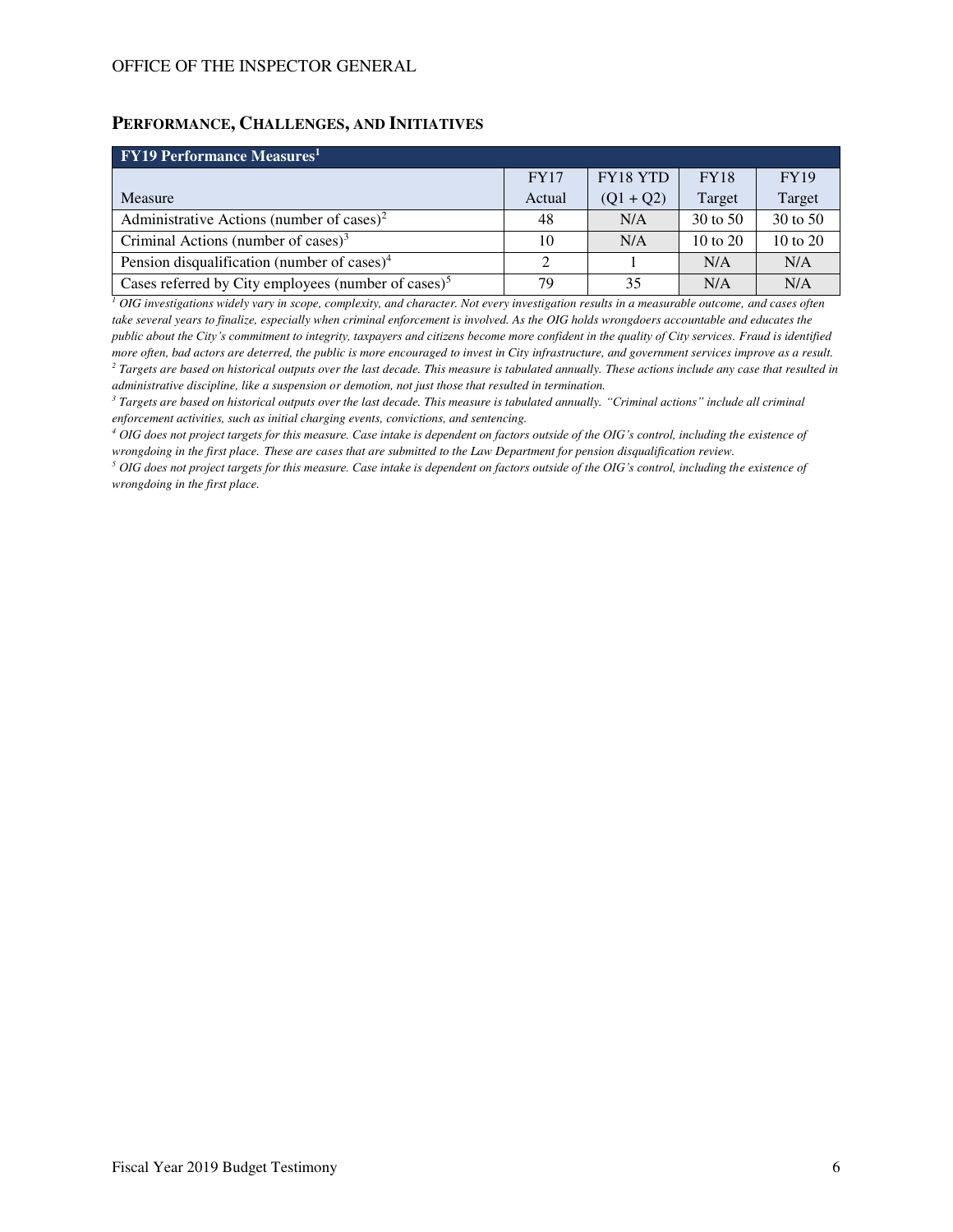# **OTHER BUDGETARY IMPACTS**

# **Federal and State (Where Applicable)**

N/A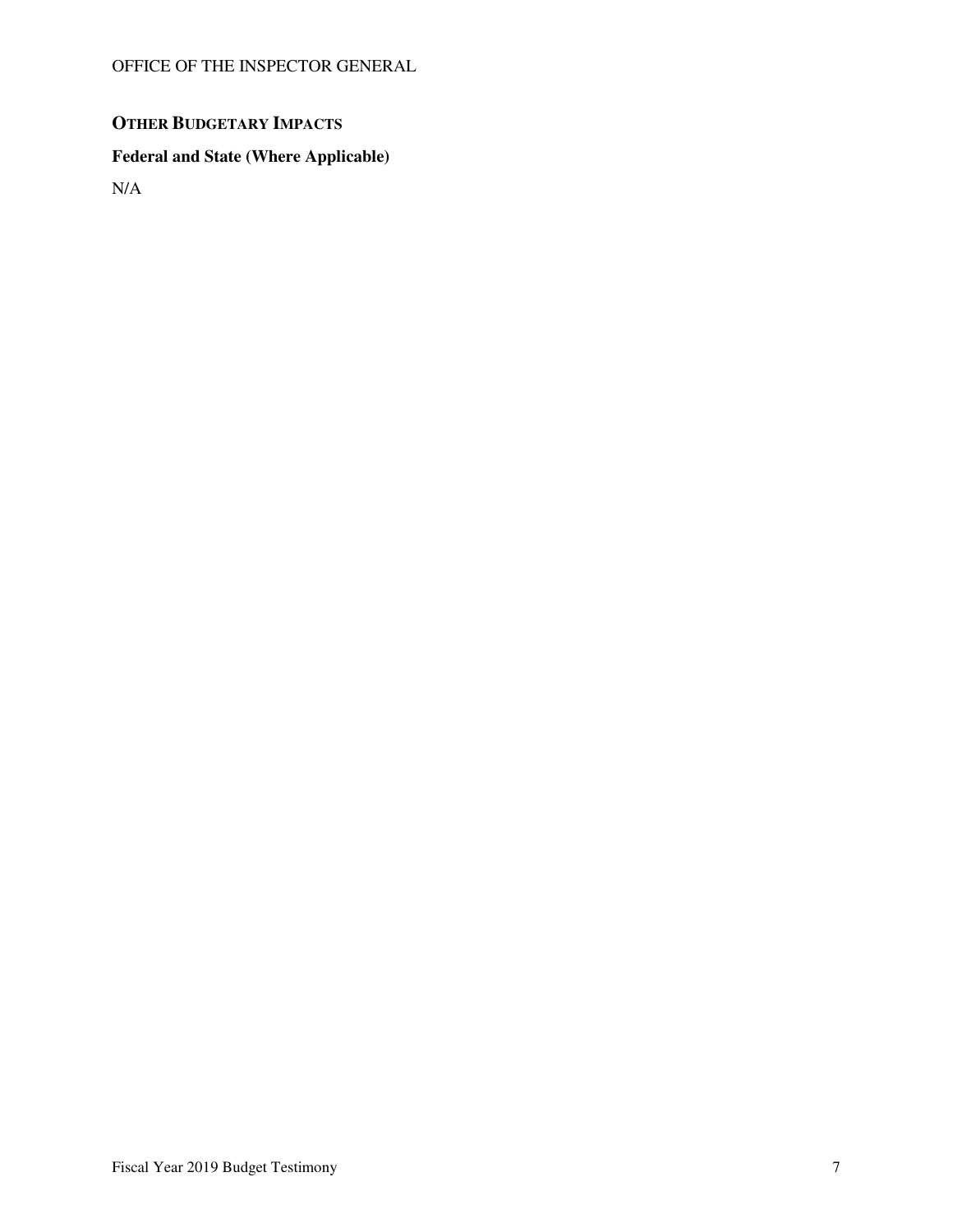# **CONTRACTING EXPERIENCE**

| M/W/DSBE Participation on Large Professional Services Contracts |                     |                                    |                             |                        |                                                                                 |                                                  |                                          |                                           |                                                   |                                                                                                                     |                                                          |
|-----------------------------------------------------------------|---------------------|------------------------------------|-----------------------------|------------------------|---------------------------------------------------------------------------------|--------------------------------------------------|------------------------------------------|-------------------------------------------|---------------------------------------------------|---------------------------------------------------------------------------------------------------------------------|----------------------------------------------------------|
| Top Largest Contracts, FY18                                     |                     |                                    |                             |                        |                                                                                 |                                                  |                                          |                                           |                                                   |                                                                                                                     |                                                          |
| Vendor<br>Name                                                  | Service<br>Provided | Dollar<br>Amount<br>of<br>Contract | <b>RFP</b><br>Issue<br>Date | Contract<br>Start Date | Ranges in RFP                                                                   | $\%$ of<br>M/W/DSBE<br>Participation<br>Achieved | \$ Value of<br>M/W/DSBE<br>Participation | Total $%$<br>Participation<br>- All DSBEs | Total \$<br>Value<br>Participation<br>- All DSBEs | Local<br><b>Business</b><br>(principal<br>place of<br>business<br>located<br>within City<br>limits)<br>[yes $/$ no] | Waiver for<br>Living Wage<br>Compliance?<br>[yes $/no$ ] |
| HJ                                                              | Investigative       |                                    |                             |                        | <b>MBE: Best</b><br><b>Efforts</b><br>WBE: Best<br>Efforts<br><b>DSBE: Best</b> | $0\%$<br>$0\%$                                   | \$0<br>\$0                               |                                           |                                                   |                                                                                                                     |                                                          |
| Sweeney                                                         | Consultant          | \$65,000                           | 2/17/2017                   | 6/10/2017              | Efforts                                                                         | $0\%$                                            | \$0                                      | $0\%$                                     | \$0                                               | yes                                                                                                                 | no                                                       |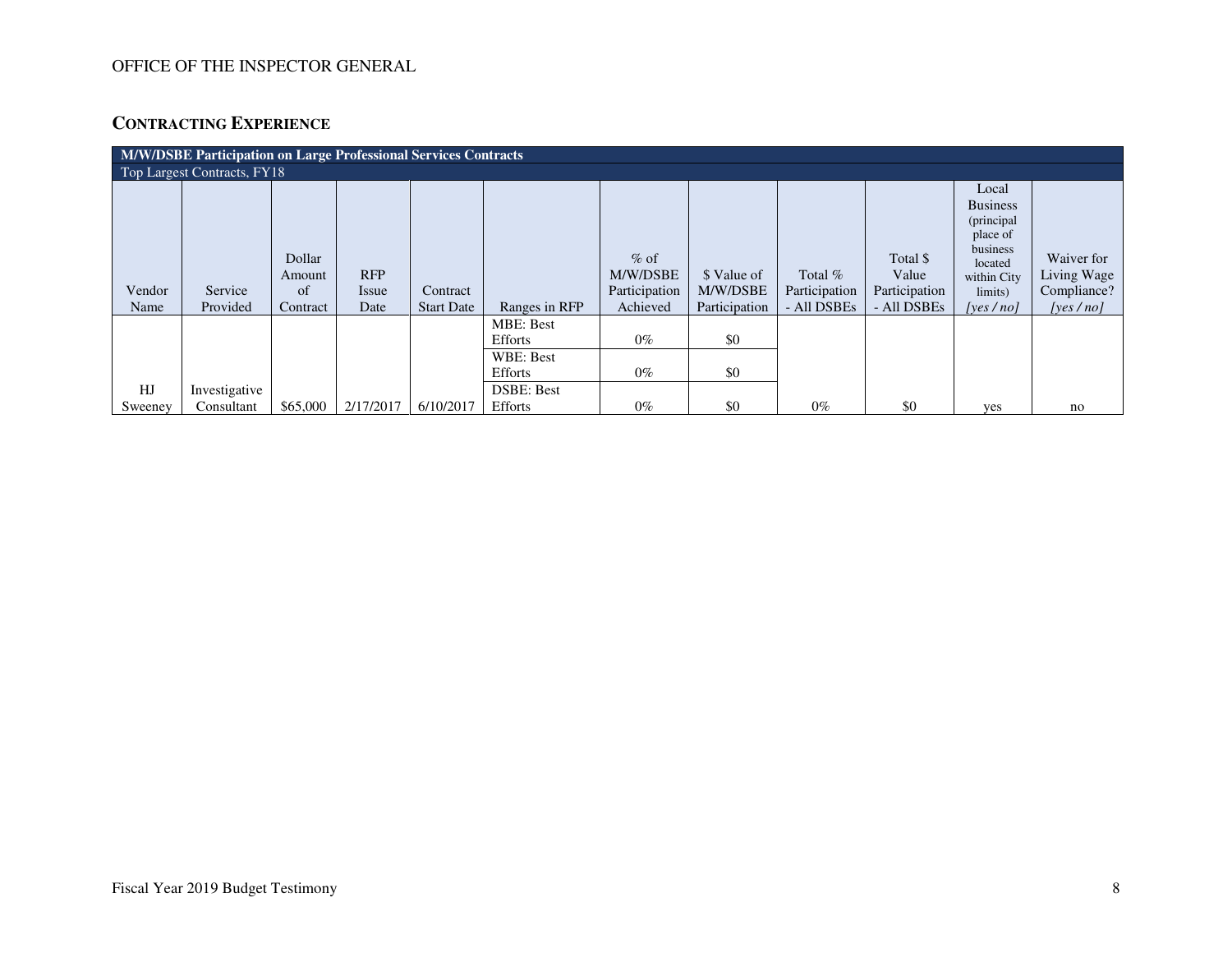# **EMPLOYEE DATA**

| <b>Staff Demographics (as of December 2017)</b> |                        |                  |                        |                  |                  |  |  |  |  |
|-------------------------------------------------|------------------------|------------------|------------------------|------------------|------------------|--|--|--|--|
|                                                 | <b>Full-Time Staff</b> |                  | <b>Executive Staff</b> |                  |                  |  |  |  |  |
|                                                 | Male                   | Female           |                        | Male             | Female           |  |  |  |  |
|                                                 | African-               | African-         |                        | African-         | African-         |  |  |  |  |
|                                                 | American               | American         |                        | American         | American         |  |  |  |  |
| Total                                           | 3                      | 3                | Total                  | $\theta$         | $\mathbf{0}$     |  |  |  |  |
| % of Total                                      | 20%                    | 20%              | % of Total             | $0\%$            | $0\%$            |  |  |  |  |
| Average Salary                                  | \$65,333               | \$54,000         | Average Salary         | N/A              | N/A              |  |  |  |  |
| Median Salary                                   | \$78,000               | \$45,000         | Median Salary          | N/A              | $\rm N/A$        |  |  |  |  |
|                                                 | White                  | White            |                        | White            | White            |  |  |  |  |
| Total                                           | 4                      | 5                | Total                  | 1                | $\overline{c}$   |  |  |  |  |
| % of Total                                      | 27%                    | 33%              | % of Total             | 33%              | 67%              |  |  |  |  |
| Average Salary                                  | \$53,000               | \$71,200         | Average Salary         | \$106,255        | \$145,870        |  |  |  |  |
| <b>Median Salary</b>                            | \$53,500               | \$78,000         | Median Salary          | \$106,255        | \$145,870        |  |  |  |  |
|                                                 | Hispanic               | Hispanic         |                        | Hispanic         | Hispanic         |  |  |  |  |
| Total                                           | $\mathbf{0}$           | $\mathbf{0}$     | Total                  | $\mathbf{0}$     | $\mathbf{0}$     |  |  |  |  |
| % of Total                                      | $0\%$                  | $0\%$            | % of Total             | $0\%$            | $0\%$            |  |  |  |  |
| Average Salary                                  | N/A                    | N/A              | Average Salary         | N/A              | N/A              |  |  |  |  |
| <b>Median Salary</b>                            | N/A                    | N/A              | <b>Median Salary</b>   | N/A              | $\rm N/A$        |  |  |  |  |
|                                                 | Asian                  | Asian            | Asian                  |                  | Asian            |  |  |  |  |
| Total                                           | $\boldsymbol{0}$       | $\boldsymbol{0}$ | Total                  | $\boldsymbol{0}$ | $\boldsymbol{0}$ |  |  |  |  |
| % of Total                                      | $0\%$                  | $0\%$            | % of Total             | $0\%$            | $0\%$            |  |  |  |  |
| Average Salary                                  | $\rm N/A$              | N/A              | Average Salary         | N/A              | $\rm N/A$        |  |  |  |  |
| <b>Median Salary</b>                            | N/A                    | N/A              | <b>Median Salary</b>   | N/A              | N/A              |  |  |  |  |
|                                                 | Other                  | Other            | Other<br>Other         |                  |                  |  |  |  |  |
| Total                                           | $\overline{0}$         | $\mathbf{0}$     | Total                  | $\theta$         | $\mathbf{0}$     |  |  |  |  |
| % of Total                                      | $0\%$                  | $0\%$            | % of Total             | $0\%$            | $0\%$            |  |  |  |  |
| Average Salary                                  | $\rm N/A$              | N/A              | Average Salary         | N/A              | N/A              |  |  |  |  |
| Median Salary                                   | N/A                    | N/A              | Median Salary          | N/A              | N/A              |  |  |  |  |
|                                                 | Bilingual              | Bilingual        | Bilingual              |                  | Bilingual        |  |  |  |  |
| Total                                           | $\overline{0}$         | $\theta$         | Total                  | $\overline{0}$   | $\theta$         |  |  |  |  |
| % of Total                                      | $0\%$                  | $0\%$            | % of Total             | $0\%$            | $0\%$            |  |  |  |  |
| Average Salary                                  | N/A                    | N/A              | Average Salary         | N/A              | $\rm N/A$        |  |  |  |  |
| <b>Median Salary</b>                            | N/A                    | N/A              | Median Salary          | N/A              | N/A              |  |  |  |  |
|                                                 | Male                   | Female           |                        | Male             | Female           |  |  |  |  |
| Total                                           | 7                      | $\,$ 8 $\,$      | Total                  | 1                | $\overline{c}$   |  |  |  |  |
| % of Total                                      | 47%                    | 53%              | % of Total             | 33%              | 67%              |  |  |  |  |
| Average Salary                                  | \$58,285               | \$64,750         | Average Salary         | \$106,255        | \$145,870        |  |  |  |  |
| <b>Median Salary</b>                            | \$65,000               | \$67,500         | <b>Median Salary</b>   | \$106,255        | \$145,870        |  |  |  |  |